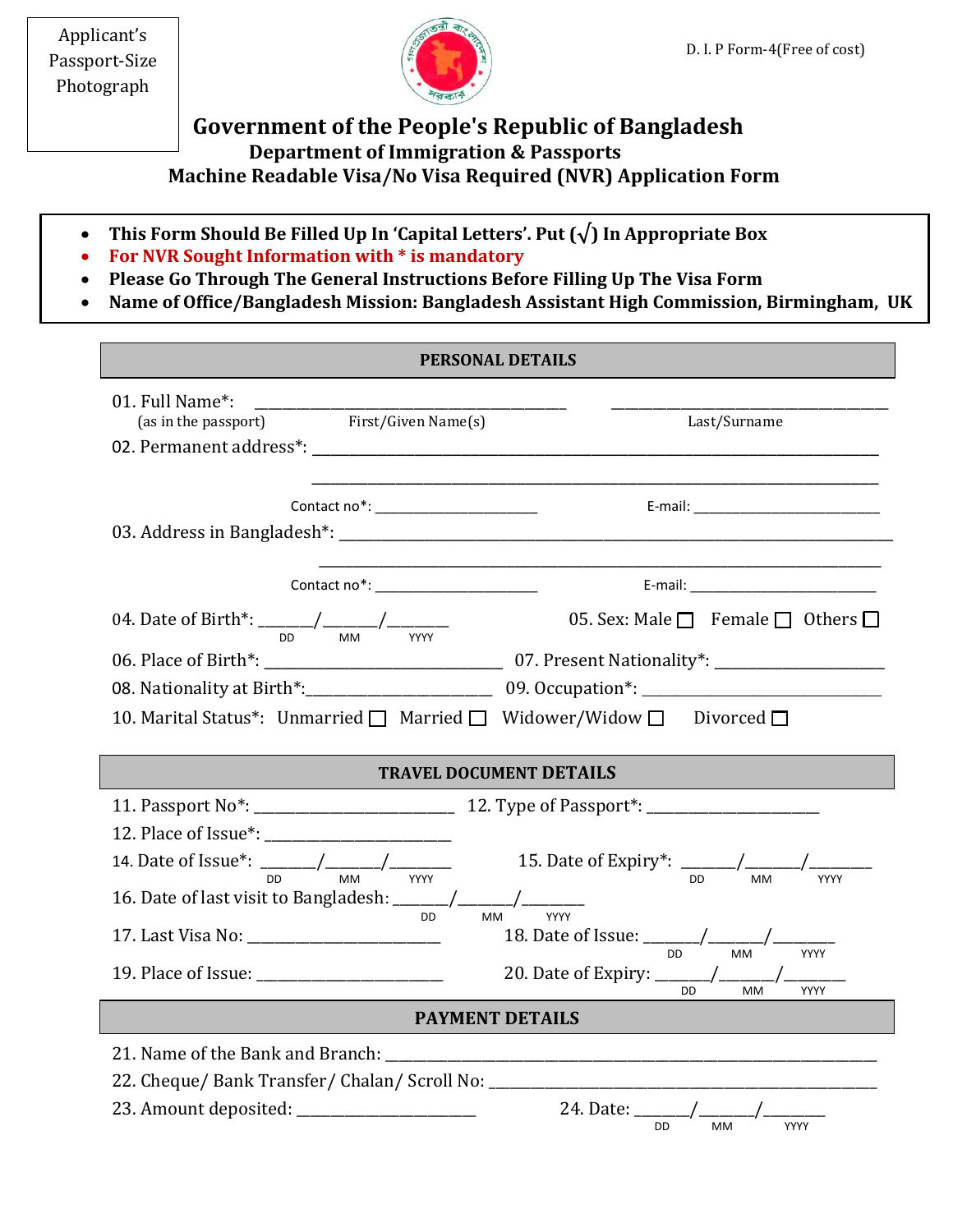| <b>NEW VISA</b>                                                                                                                                                                                                                                                                                                                                                                                                                                                                                                                                                                                      |  |  |
|------------------------------------------------------------------------------------------------------------------------------------------------------------------------------------------------------------------------------------------------------------------------------------------------------------------------------------------------------------------------------------------------------------------------------------------------------------------------------------------------------------------------------------------------------------------------------------------------------|--|--|
| 25. Purpose of Visit: □Tourism □Employment □Business □Official □Diplomatic<br>(Please Specify)<br>26. Duration of Proposed Stay in Bangladesh: ___________________________________<br>27. Tentative Date of Arrival in Bangladesh: $\frac{1}{DD}$ MM $\frac{1}{YYY}$<br>28. Intended Number of Entries: □Single □Re-entry □Multiple                                                                                                                                                                                                                                                                  |  |  |
| <b>EXTENSION OF VISA</b>                                                                                                                                                                                                                                                                                                                                                                                                                                                                                                                                                                             |  |  |
| 29. Name of Father/Mother/Spouse/Other(Relation): ______________________________<br>30. Date of Arrival: \____/ \_____/ 31. Visa No. \_______________ 32. Type of Visa: \______________<br>in Bangladesh DD MM YYYY<br>33. Date of Issue: $\frac{1}{D}$ $\frac{1}{M}$ $\frac{1}{M}$ $\frac{1}{M}$ $\frac{1}{M}$ $\frac{1}{M}$ $\frac{1}{M}$ $\frac{1}{M}$ $\frac{1}{M}$ $\frac{1}{M}$ $\frac{1}{M}$ $\frac{1}{M}$ $\frac{1}{M}$ $\frac{1}{M}$ $\frac{1}{M}$ $\frac{1}{M}$ $\frac{1}{M}$ $\frac{1}{M}$ $\frac{1}{M}$ $\frac{1}{M}$ $\$<br>38. Intended Number of Entries: □Single □Re-entry □Multiple |  |  |
| NO VISA REQUIRED FOR TRAVEL TO BANGLADESH                                                                                                                                                                                                                                                                                                                                                                                                                                                                                                                                                            |  |  |
| 42. Intended Date of Arrival in Bangladesh*: __ /__/_______ 43. Last Visa No.______________<br>DD MM<br>45. Date of Expiry: $\frac{1}{100}$ / $\frac{1}{100}$ / $\frac{1}{100}$ / $\frac{1}{100}$ / $\frac{1}{100}$ / $\frac{1}{100}$ / $\frac{1}{100}$ / $\frac{1}{100}$ / $\frac{1}{100}$ / $\frac{1}{100}$ / $\frac{1}{100}$ / $\frac{1}{100}$ / $\frac{1}{100}$ / $\frac{1}{100}$ / $\frac{1$<br><b>MM</b>                                                                                                                                                                                       |  |  |
| <b>TRANSIT/ON ARRIVAL VISA</b>                                                                                                                                                                                                                                                                                                                                                                                                                                                                                                                                                                       |  |  |
| YYYY<br>53. Travelled by (Vessel's/Flight/Vehicle Name & No): ____________ 54. From: ___________                                                                                                                                                                                                                                                                                                                                                                                                                                                                                                     |  |  |

55. Purpose of Visit to Bangladesh: \_\_\_\_\_\_\_\_\_\_\_\_\_\_\_\_\_\_\_\_\_\_\_\_ 56. Duration of Proposed Stay: \_\_\_\_\_\_\_\_\_\_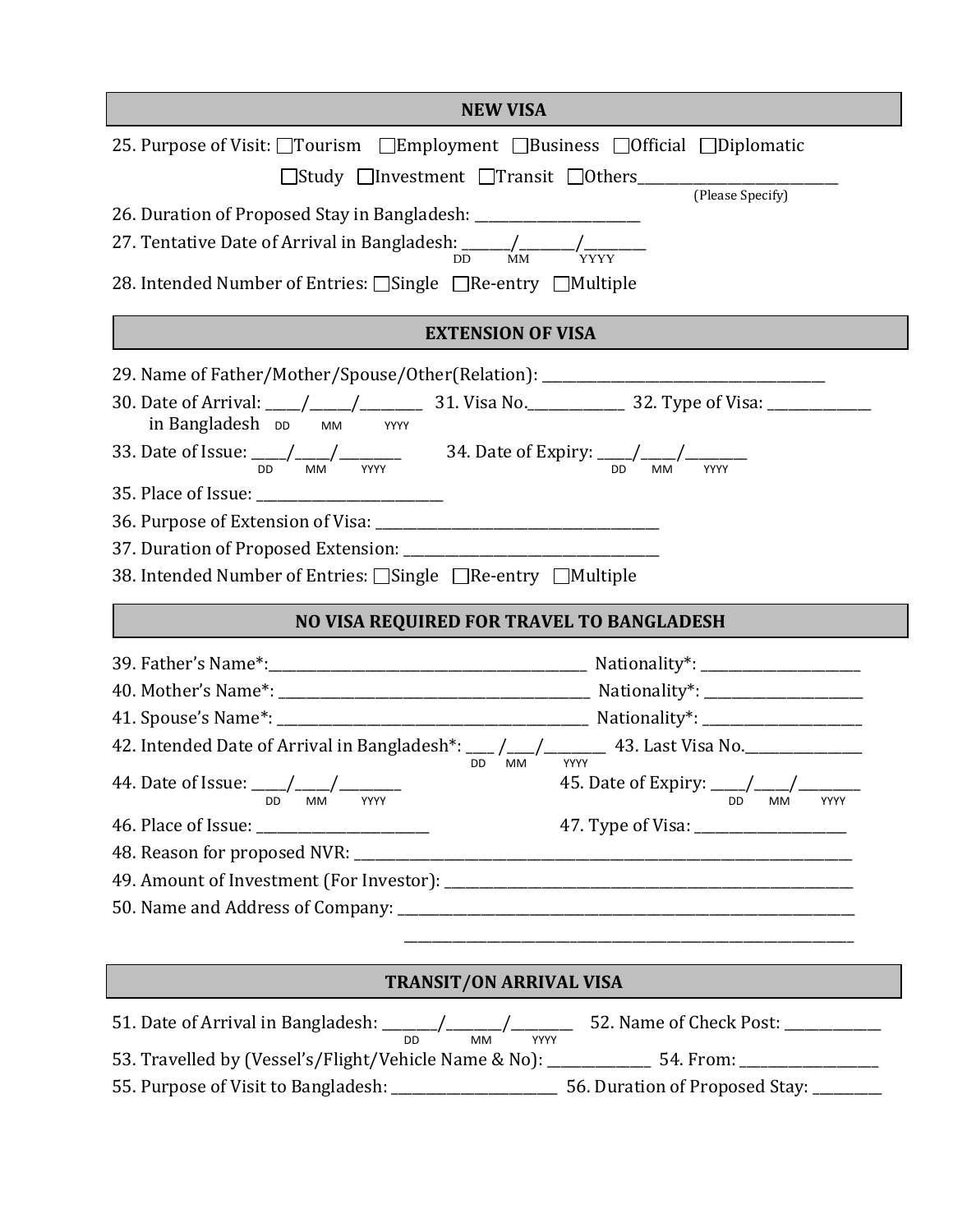| <b>CHECK LIST</b>                                                                                                                            |                                       |  |
|----------------------------------------------------------------------------------------------------------------------------------------------|---------------------------------------|--|
| Recommendation from concern Ministry/Authority                                                                                               | Marriage Certificate                  |  |
| $\Box$ Security Clearance/Security Certificate                                                                                               | <b>Birth Certificate</b>              |  |
| Father's/ Husband's/Mother's Visa Copy                                                                                                       | <b>Work Permit</b>                    |  |
| $\Box$ Passport copy, Last Visa & Last Arrival Page                                                                                          | $\Box$ Affidavit                      |  |
| □ Father's/ Husband's/Mother's Passport Copy                                                                                                 | Photo                                 |  |
| $\Box$ Bi-Lateral Agreement/ Multilateral Agreement                                                                                          | <b>TIN</b>                            |  |
| $\Box$ Income Tax Certificate of the Company                                                                                                 | $\Box$ TIN certificate of the company |  |
| $\Box$ Trade license of the sponsoring Company                                                                                               | $\Box$ Payment Slip                   |  |
| Others<br>$\Box$ Over stay payment Slip                                                                                                      |                                       |  |
| I, hereby, declare that statement given above is true and will not request to refund my paid visa fee<br>even if my application is declined. |                                       |  |
| Place:                                                                                                                                       |                                       |  |
| <b>DD</b><br><b>MM</b><br>YYYY                                                                                                               | Signature                             |  |
| <b>POLICE VERIFICATION</b>                                                                                                                   |                                       |  |
|                                                                                                                                              |                                       |  |

| Date: $\frac{\sqrt{2}}{2}$<br><b>DD</b><br><b>MM</b><br>YYYY          | Signature                                                         |  |  |
|-----------------------------------------------------------------------|-------------------------------------------------------------------|--|--|
| <b>POLICE VERIFICATION</b>                                            |                                                                   |  |  |
| Memo No:<br>Information's are found:<br>Correct                       | Date: $\frac{D}{DD}$ $\frac{1}{MN}$ $\frac{1}{NYYY}$<br>Incorrect |  |  |
|                                                                       |                                                                   |  |  |
| Signature and Seal of Inquiry Officer                                 | Signature and Seal of Issuing Officer                             |  |  |
| <b>FOR OFFICIAL USE</b>                                               |                                                                   |  |  |
|                                                                       |                                                                   |  |  |
|                                                                       |                                                                   |  |  |
| Number of Entries: □Extension □Re-entry □Multiple ______Entries □ NVR |                                                                   |  |  |
| Recipient's Signature<br>Date:                                        | <b>Authorized Signature</b><br>Date & Seal                        |  |  |